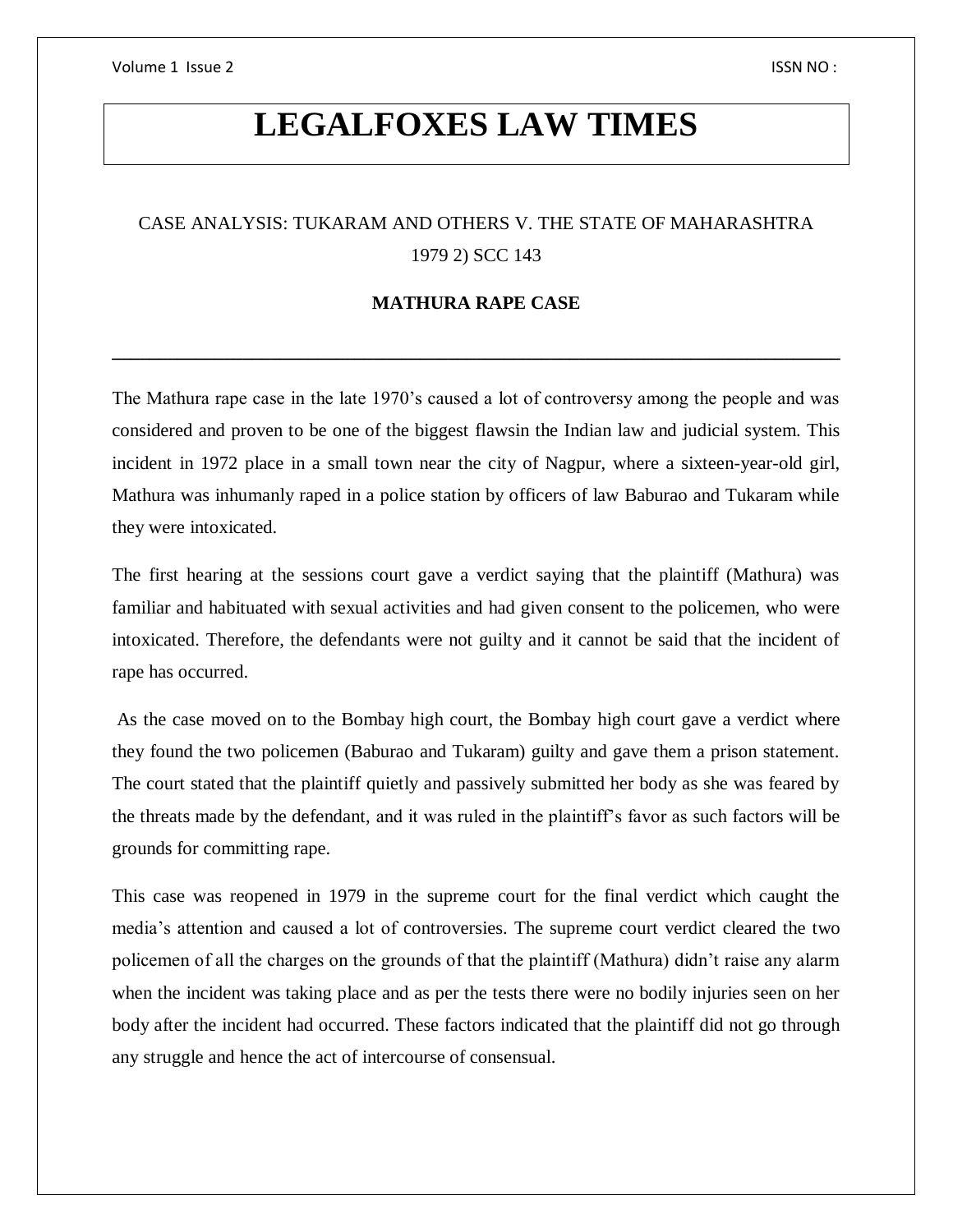The section 375 of IPC (Indian penal code) explain that "rape is an unlawful intercourse done by a man with a woman without her consent"<sup>1</sup> and the subsection of the same act states that "women of unsound mind and below the age 16 are not taken to be lawful consent"<sup>2</sup>, as its assumed that women of this age are not in the condition of making their own life decisions.

Initially the district court didn't hold the police men liable and in fact blamed the victim to provide lack of evidence for her age proof as Mathura wasn't able to provide her birth certificate because of which the court couldn't determine her age and couldn't apply the section 375.

Another reason because of which this case caused a lot of controversies is that the court took into account that Mathura had already taken part in sexual intercourse and therefore she was "habituated" with the act and hence had given voluntary consent. The judgement given can also be considered stereotypical of women, as the court conveniently considered as Mathura was involved in sexual activates prior to her rape she must've given consent. It is seen as a woman might be involved in a sexual activity once she might be used to it and hence only has herself to blame for it even though there might be no consent. It can almost be considered by the courts verdict that a woman who has engaged in pre-martial intercourse before a rape incident should be the one who is at fault. This shows that what a narrow-minded and male ego dominated society we live in.<sup>3</sup>

The second verdict by the Bombay high court ruled in favor of the plaintiff and held the defendants guilty by giving them jail time. The judge bench stated in their order that the plaintiff "passively" surrendered herself to the policemen as she was feared by their threats.

This judgement was questioned by legal scholars and activists nationwide as they talked about abnormal attitude of the Indian society towards pre-martial intercourse. They blamed the courts as the portrayed it in this way in their judgement as if a woman has to sexually submit herself to the male member of the society. Such a judgement should be marked as socially and morally wrong.

 $\overline{a}$ 

<sup>&</sup>lt;sup>1</sup> Section 375 of the Indian penal code

<sup>2</sup> Subsection of 375 IPC

<sup>3</sup>Tukaram and Anr v State of Maharastra1979 2) SCC 143 (Sessions Court Judgment)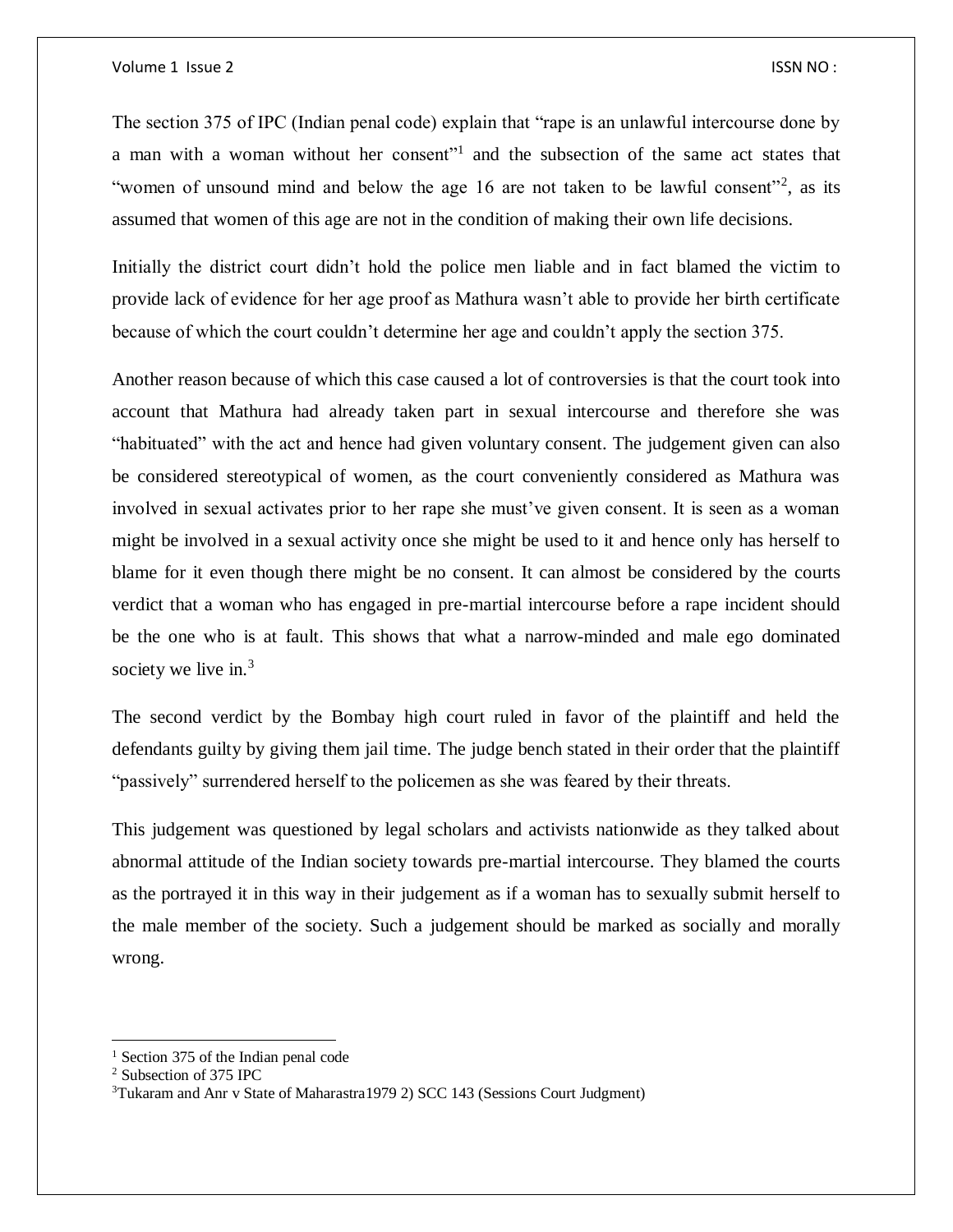#### Volume 1 Issue 2 ISSN NO :

The final judgement by the supreme court of India proved to be one of the biggest disasters in the Indian judiciary of all time. The final judgement cleared the defendants of all the charges and stated that Mathura didn't scream and raised any alarm during the act. She wasn't even found with any major bodily injuries that might show her struggle and therefore on lack of evidence the defendants were free to go. As the judge concluded that Mathura didn't raise any alarm or didn't struggle during the incident didn't take into account the various factors. Firstly, it can be assumed that Mathura was going through mental trauma because of the incident that was taking place which hadn't assumed and that caused her not to speak out as she wasn't expecting it. Secondly it is quite possible that Mathura might be screaming as the facts show that the people who came with her were asked to wait outside the police station, and the there were only 2 policemen present during the incident who intoxicated and a part of the incident.

The court passed their major judgements on the basis vaginal laxity or the two finger test which were conducted by the doctors as appointed and ordered by the courts. The doctors gave a report stating that Mathura had an active sexual lifestyle and hence was judged on that basis.

Another major issue of this case was whether Mathura's incident was with consent or not. In the given case the supreme court reduced the prison time for the defendants stating that the intercourse was peaceful. They assumed that it had Mathura's consent as she did not scream due to fear.

As it was seen that the courts regularly stated that Mathura was habituated to sex and that the semen found on the clothes could be due to her ongoing sexual activities. At the same time the courts showed double-standards with regards to Ganpat's s clothes. This shows the sexist approach of the courts where the stains on Ganpat's clothes gave him the benefit of doubt whereas the stains on Mathura's put her in jeopardy.

Another violation of this case was that the plaintiff (Mathura) was called and detained in the police station which would be going against the criminal procedure code section 160(1). Under the given section the police cannot call a woman to the police station for any matters related to the ongoing investigations.

It can be understood that our society still follows the patriarchal mindset they used to follow back in the old times. As again and again the courts in their judgements have explained that